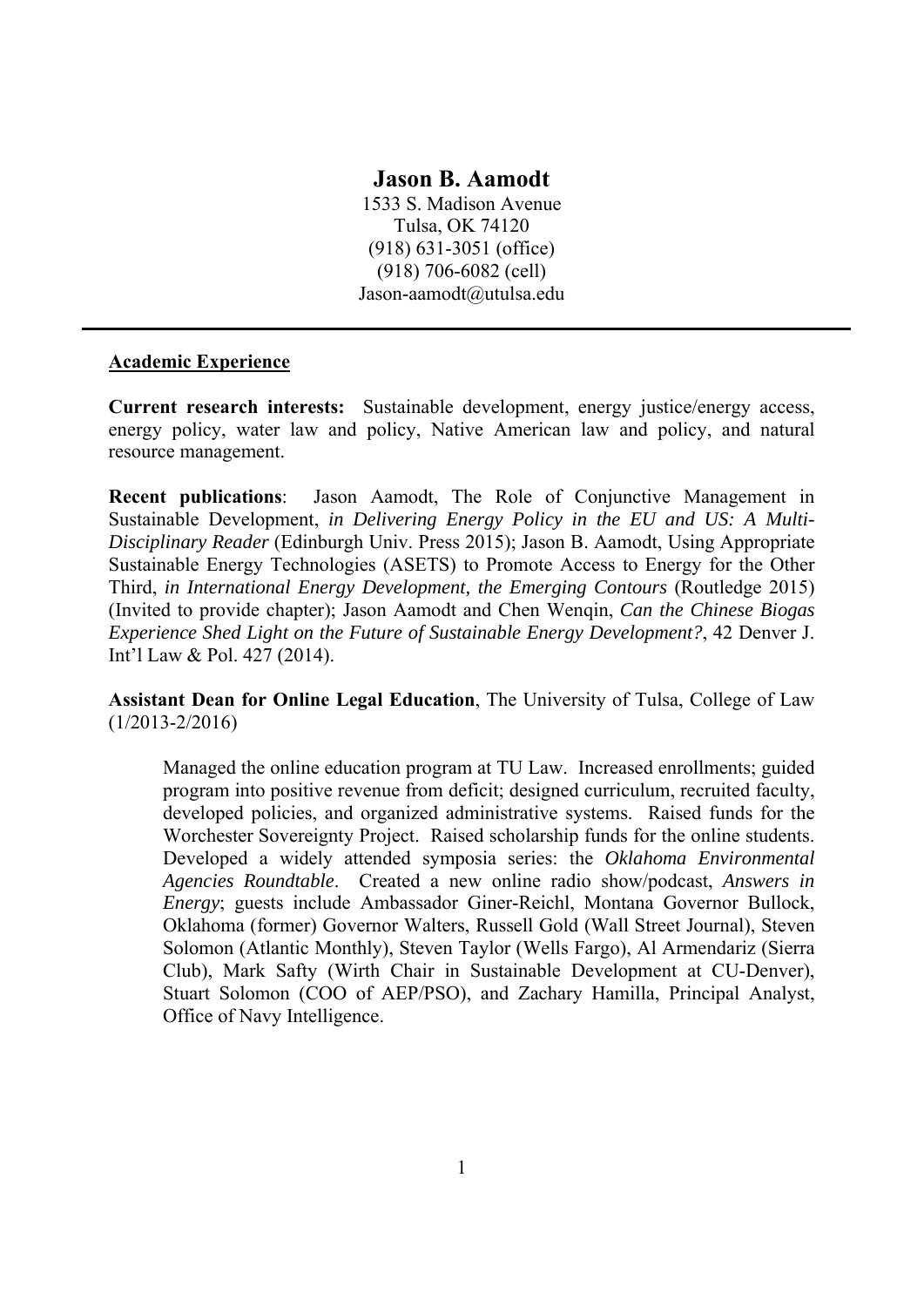### **Adjunct Professor**, The University of Tulsa, College of Law (2009-present)

#### **Teaching assignments:**

**International Environmental Law** (2009-present): The course is divided into three parts, focusing first on environmental policy, then public international law, and is completed with a moot court exercise.

**Environmental Law** (2015): Taught the classic introductory Environmental Law class focusing on the application of the major statutory frameworks and the different decision making processes they require.

**Water Law** (2011-2012): This course is divided into two parts, with the first part covering the substantive issues, including riparian and appropriation doctrines, groundwater law, water organizations, interstate allocation, federal rights, and Indian rights. The second part of the court is a moot administrative proceeding, followed by a moot judicial appeal.

**Water Law and Water Rights** (2014 – present): This course, taught entirely online, surveys the sources and operation of public and private water supplies, major legal systems for allocating surface water and groundwater, the nature of disputes over water, reserved water rights, and the public trust doctrine. The course focuses on Indian Water Rights, energy and mining.

Helped develop **Renewable Energy Law**, the **Financial Regulation of Energy Markets**, **Oil & Gas Law**, and **Energy and Indian Land Title,** which are all taught online at TU Law.

**Research Fellow**, The National Energy - Environment Law and Policy Institute at the University of Tulsa College of Law (Sept. 1996 – Dec. 1999).

Revised, drafted, and researched three scholarly books and articles concerning International Environmental Law, the General Agreements on Tariffs and Trade, biological diversity, domestic energy and natural resource law and policy, and radiation and human health policy issues (see "Publications, below"). Developed and implemented a successful luncheon symposium series; assisted and participated in three widely attended national conferences. Developed and completed funded research relating to environmental issues in the natural gas industry and Native American environmental jurisdiction.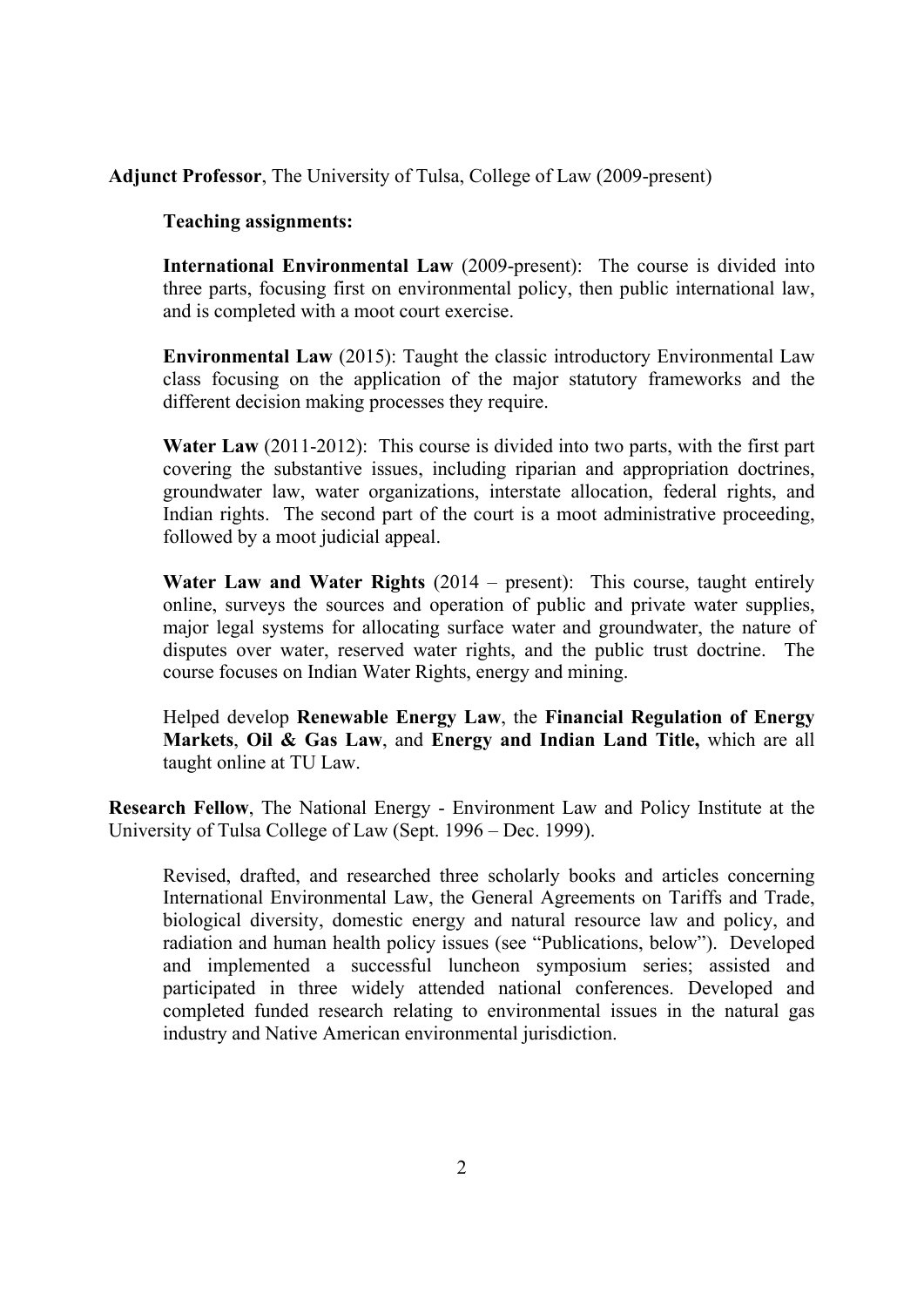**Instructor**, University of Oklahoma School of Graduate Studies (1999).

### **Teaching assignments:**

**Environmental Law** (1999): Taught graduate and undergraduate science (BS/MS) students the basic structure of the American legal system, the basic elements of certain federal environmental laws, how to distill and understand statutes, regulations and case law, and the role of science in environmental law. .

**Legal Writing Instructor**, The University of Tulsa College of Law (1997 – 1998).

## **Teaching assignments:**

**Legal Research and Writing** (1997 – 1998): Participated on a committee that overhauled the research and writing curriculum to create more intensive learning opportunities. Team-taught first year law students legal research and writing using a problem-oriented method.

## **Education**

**Juris Doctor** — University of Tulsa College of Law (1996)

- Executive Notes and Comments Editor, The Energy Law Journal (1996);
- Executive Editor, American Bar Association, The Year in Review: Resources Energy and Environmental Law (1996);
- Awarded the Resource Energy & Environmental Law Certificate;
- Oralist Award for the 1996 Pace University National Environmental Law Moot Court Competition;
- CALI Excellence in Academics Award (1996).

**Bachelor of Science** — State University of New York at Plattsburgh (1993)

Chemistry, Environmental Science (Double Major) and Ecology (Minor).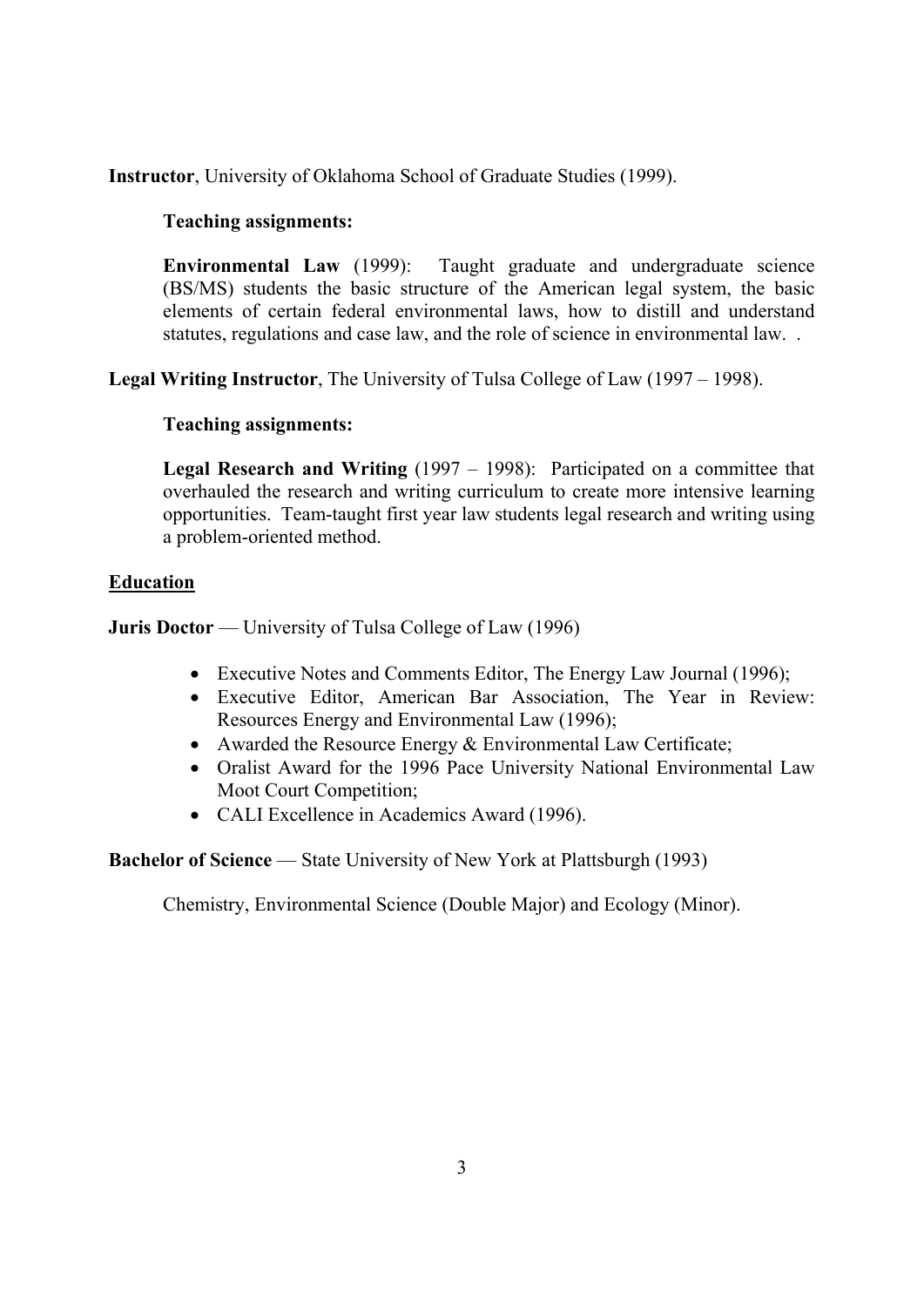#### **Publications**

Jason Aamodt, The Role of Conjunctive Management in Sustainable Development, *in Delivering Energy Policy in the EU and US: A Multi-Disciplinary Reader* (Edinburgh Univ. Press 2015) (peer reviewed, accepted after review without modification).

Jason B. Aamodt, *Using Appropriate Sustainable Energy Technologies (ASETS) to Promote Access to Energy for the Other Third*, (Ch. 16) in *International Energy Development, the Emerging Contours* (Routledge 2015).

Jason Aamodt and Chen Wenqin, *Can the Chinese Biogas Experience Shed Light on the Future of Sustainable Energy Development?*, 42 Denver J. Int'l Law & Pol. 427 (2014).

Jason B. Aamodt, Krystina Phillips and Rene Annesley, *Groundwater: A Comparative Analysis of the Regulation of Groundwater Encountered in Surface Mining*, 64 OKLA. L. REV 539-561 (2012).

 Citied positively in Joseph Dellapenna, *The Rise and the Demise of the Absolute Dominion Doctrine for Groundwater*, 35 U. Ark. Little Rock L. Rev. 291 (2013).

Lakshman D. Guruswamy & Jason B. Aamodt, *Russian Nuclear Dumping: The Environmental Dimension, in* Arms & the Environment: Preventing the Perils of Arms Control (Lakshman D. Guruswamy & Suzette R. Grillot, eds. Transnational Pubs. 2001).

Jason Aamodt, *Tar Creek, Tribal Environmental Jurisdiction and Natural Resource Restoration of Tribal Lands*, Proceedings of The Oklahoma Sovereignty Symposium at 1 (2000).

Quoted favorably for the definition of EPA's federal Indian policy by H. Scott Althouse, *Idaho Nibbles at Montana: Carving Out a Third Exception for Tribal Jurisdiction Over Environmental and Natural Resource Management*, 31 Envtl. L. 721 (2001).

Lakshman D. Guruswamy, Sir Geoffrey Palmer, Burns H. Weston & Jonathon C. Carlson (associate authors) & Jason B. Aamodt, Sally A. Bullen & Tiffany S. McCready (assistant authors), International Environmental Law and World Order (2d West 1999).

Lakshman D. Guruswamy & Jason B. Aamodt, *Russian Nuclear Dumping: The Environmental Dimension,* 10 Colorado Journal of International Environmental Law and Policy 267 (1999).

Quoted favorably in General Charles Horner, *Keynote Address: Nuclear Arms Control, Non-Proliferation and Disarmament in the Post-Cold War Security*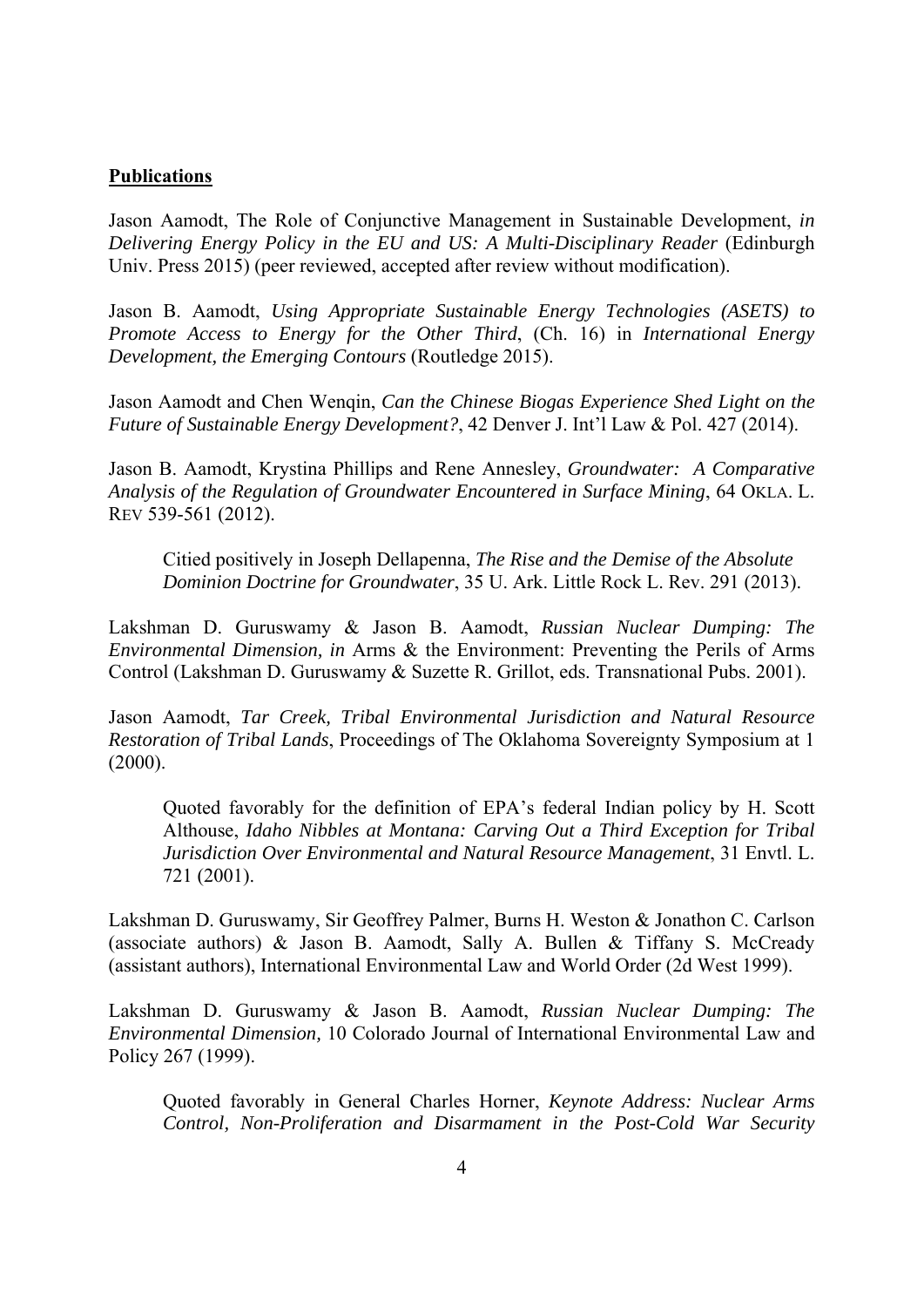*Environment*, 31 Case W. Res. J. Int'l L. 671 (1999).

Quoted favorably in Luis E. Rodriguez-Rivera, *The Human Right to Environment and the Peaceful Use of Nuclear Energy*, 35 Denv. J. Int'l L. & Pol'y 173 (2006).

Jason B. Aamodt, *Naturally Occurring Radioactive Materials: Human Health & Regulation,* 33 Tulsa Law Journal 847 (1998), *reprinted in* 36 Public Land and Resources Law Digest 11 (1999).

Peer reviewed and chosen by the Rocky Mountain Mineral Law Foundation as the lead article in its anthology of 1998's best natural resource law articles.

Cited favorably by *Jurimetrics.*

Cited favorably by the Interstate Oil and Gas Compact Commission.

J. Berton Fisher & Jason B. Aamodt, *Sources of Environmental Liability in Natural Gas Exploration and Production*, Gas Research Institute (1999) (invited, funded research).

Jason B. Aamodt, Invited Book Review, *Turning Off the Heat*, of Tom Casten, Turning Off the Heat (1998), in The Tulsa World (May 9, 1999).

Jason B. Aamodt, *Naturally Occurring Radioactive Materials: Human Health & Regulation*. Proceedings of the 5th Annual International Petroleum Environmental Conference (IPEC) (1998).

Jason B. Aamodt & Thomas Harris, *Of the People: NELPI, the Tribes and TU*, (Cover Article) 3 The University of Tulsa Magazine (1998).

Jason B. Aamodt, *Non-Specific Health Effects and NORM: A New Approach.*  Proceedings of the 4th Annual IPEC Conference, San Antonio, Texas (1997).

Jason B. Aamodt, *Regulating the Standard of Care Owed to the Public During an Emergency at a Nuclear Power Plant*, 16 Energy Law Journal 161 (1995).

Relied upon by the Eleventh Circuit Court of Appeals to establish the tort-based standard of care owed by the operator of a nuclear installation to the general public. *See Finestone v. Fla. Power & Light Co*., 272 Fed. Appx. 761, 765 (11th Cir. 2008).

Cited favorably in Emily Benz, *Lessons from Fukushima: Strengthening the International Regulation of Nuclear Energy*, 37 Wm. & Mary Envtl. L. & Pol'y Rev. 845 (2013).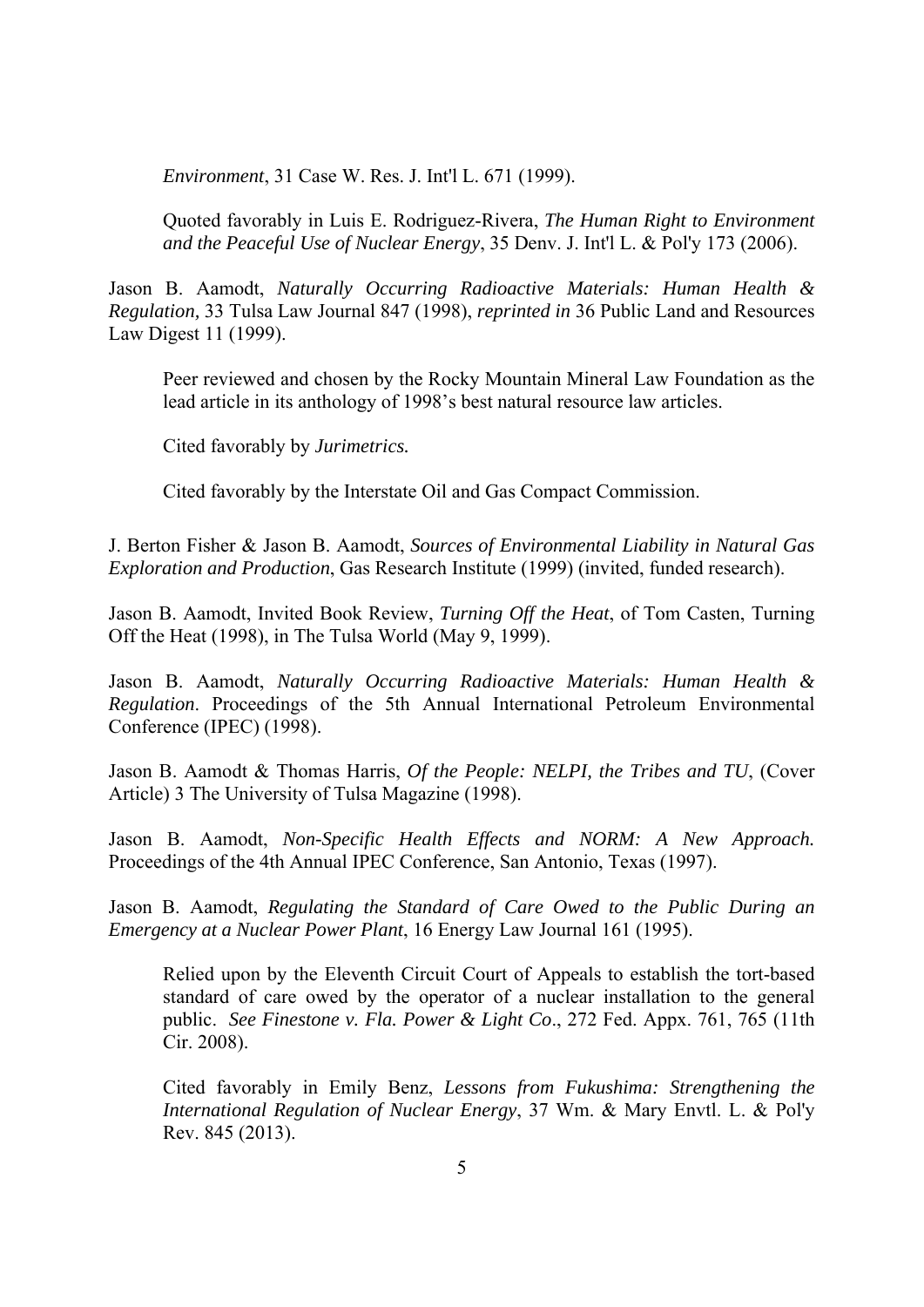## **Recent Invited Symposia**

- Water Law, National Business Institute (April 2016)
- Oklahoma State University Energy justice, indigenous people, and the wilderness of the Central Brooks Range of Alaska (2015);
- Society of Environmental Journalists Indian Law and Environmental Jurisdiction  $(2015);$
- University of Colorado at Denver Drafting of model laws for lighting (2015);
- National Business Institute Water Management in Oklahoma (2015);
- University of Tulsa, College of Law Environmental Agencies Roundtable  $(2014);$
- University of Colorado at Denver Sutton Colloguy (November 2013);
- University of Colorado at Boulder Energy Justice and Sustainable Energy for All (September 2012);
- University of Oklahoma Law Review Oklahoma's 21<sup>st</sup> Century Water Challenges (May 2012);
- Oklahoma Water Law CLE International (May 2011).

## **Legal Experience**

**Private practice** (2000-present). Established the "Indian and Environmental Law Center," which represents Indian tribal governments and individuals, and focuses on matters involving trust management, water law, environmental tort litigation, and business development.

# **Published decisions:**

- *Flute v. United States*, 67 F. Supp. 3d 1178 (D. Colo. 2014).
- *Fletcher v. United States*, 730 F.3d 1206 (10th Cir. 2013).
- *McCormick v. Halliburton Co.*, 895 F. Supp. 2d 1152 (W.D. Okla. 2012).
- *Lind v. Aetna Health, Inc.*, 466 F.3d 1195 (10th Cir. 2006).
- *Ponca Tribe of Indians v. Cont'l Carbon Co.*, 439 F. Supp. 2d 1171 (W.D. Okla. 2006).
- *Jacobs Ranch, L.L.C. v. Smith*, 148 P.3d 842 (Okla. Sup. Ct 2006).
- *Fletcher v. United States*, 160 Fed. Appx. 792 (10th Cir. 2005).
- *Lemmings v. Second Chance Body Armor, Inc.*, 328 B.R. 228 (N.D. Okla. 2005).
- *In re LTV Steel Co.*, 264 B.R. 455 (N.D. Ohio 2001).